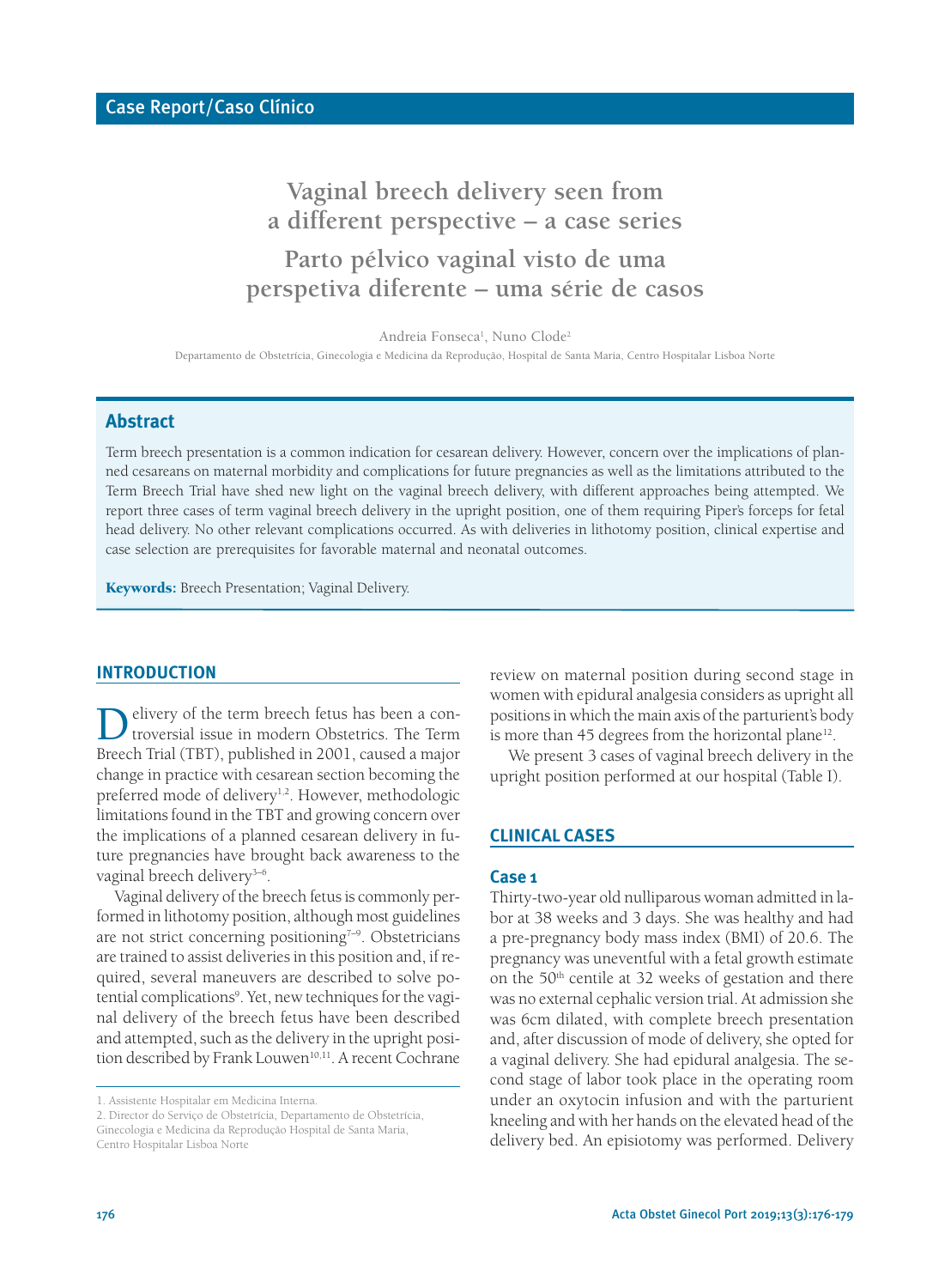| TABLE I. SUMMARY OF THE THREE CASES OF VAGINAL BREECH DELIVERY IN THE UPRIGHT POSITION |                |                    |                  |                  |            |                    |                    |             |
|----------------------------------------------------------------------------------------|----------------|--------------------|------------------|------------------|------------|--------------------|--------------------|-------------|
|                                                                                        |                | <b>Gestational</b> |                  |                  |            |                    | <b>Apgar score</b> |             |
|                                                                                        |                | age                | <b>Induction</b> | <b>Maneuvers</b> | Perineal   | <b>Birthweight</b> | (1st, 5th and      | <b>NICU</b> |
| Case                                                                                   | Parity         | (weeks + days)     | of labor         | needed           | trauma     | (g)                | 10th minutes)      | admission   |
|                                                                                        | $\overline{0}$ | $38 + 3$           | $\rm No$         | Piper's          | Bilateral  |                    |                    |             |
|                                                                                        |                |                    |                  | forceps          | episiotomy | 2830               | 3/9/10             | $\rm No$    |
| 2                                                                                      | $\overline{2}$ | $39+4$             | Yes              | None             | None       | 2560               | 9/10/10            | $\rm No$    |
| 3                                                                                      | $\overline{0}$ | $39 + 5$           | $\rm No$         | Frank            | Episiotomy | 2905               | 9/10/10            | $\rm No$    |
|                                                                                        |                |                    |                  | nudge            |            |                    |                    |             |

## **TABLE I. SUMMARY OF THE THREE CASES OF VAGINAL BREECH DELIVERY IN THE UPRIGHT POSITION**

NICU – Neonatal intensive care unit.

of the fetal body was spontaneous. Triple nuchal cord was identified. The head did not deliver spontaneously and the Frank nudge maneuver, described by Frank Louwen, was tried without success. Assuming head entrapment, the parturient was placed in lithotomy position and the Mauriceau-Smellie-Veit maneuver was performed, but also unsuccessful. The cord was clamped and cut, Piper's forceps were applied and a contralateral episiotomy was performed, leading to successful delivery of the head. Birthweight was 2830g. Apgar score was 3/9/10 at  $1^{\rm st},\,5^{\rm th}$  and  $10^{\rm th}$ minute respectively and the umbilical cord blood acid- -base analysis revealed a pH of 7.204 with a base excess of -9.7. Besides postpartum anemia (postpartum hemoglobin 9.6g/dL), there were no other maternal complications. Due to jaundice requiring phototherapy, the newborn was discharged only at the seventh day of life. No other neonatal complications occurred and, at 3 years of age, psychomotor development is normal.

#### **Case 2**

Thirty-six-year old multiparous woman with two previous normal vaginal deliveries (birthweight 2850g and 3250g) admitted for labor induction at 39 weeks and 4 days. Previously healthy and with a pre-pregnancy BMI of 17.2, she had an uncomplicated pregnancy with an unsuccessful external cephalic version trial. The estimated fetal weight at 36 weeks wasin the 12<sup>th</sup> centile. At admission, the fetus was in frank breech presentation and the cervix was 1cm dilated. Oxytocin was used for labor induction. She had epidural analgesia and delivered spontaneously in the upright position, on her knees and leaning on the headboard. Delivery took place in a delivery room equipped for emergent cesarean deliveries, but no maneuvers were required. There was no need for episiotomy and no perineal trauma ensued. The newborn weighted 2560g and Apgar score was 9/10/10 at  $1^{\text{st}}$ , 5<sup>th</sup> and  $10^{\text{th}}$  minute, respectively. No maternal or neonatal complications occurred. The baby is currently healthy, presenting normal development at two and a half years old.

## **Case 3**

Thirty-five-year old healthy nulliparous woman admitted in labor at 39 weeks and 5 days with a frank breech fetus. Pre-pregnancy BMI was 19. No pregnancy complications were reported and, at 35 weeks, estimated fetal weight was in the 27<sup>th</sup> centile. External cephalic version was tried and unsuccessful. At admission she was 5cm dilated and opted for a vaginal delivery. She had epidural analgesia and an oxytocin infusion was started during second stage. Delivery occurred in a delivery room equipped for emergent cesarean deliveries with the woman on her knees and leaning on the headboard. An episiotomy was performed and fetal body was delivered spontaneously. Frank nudge was used for delivery of the head as spontaneous delivery did not occur with maternal pushing. Birthweight was 2905g and Apgar score was 9/10/10 at  $1^{\rm st}$ , 5<sup>th</sup> and  $10^{\rm th}$ minute, respectively. There were no maternal or neonatal complications. Today, at two years old, the baby is healthy with normal development.

## **DISCUSSION**

We report three cases of successful vaginal breech delivery in the upright position, only one of them requiring change in position for delivery of the head.

Although it is currently standardized, vaginal delivery did not always take place with the woman in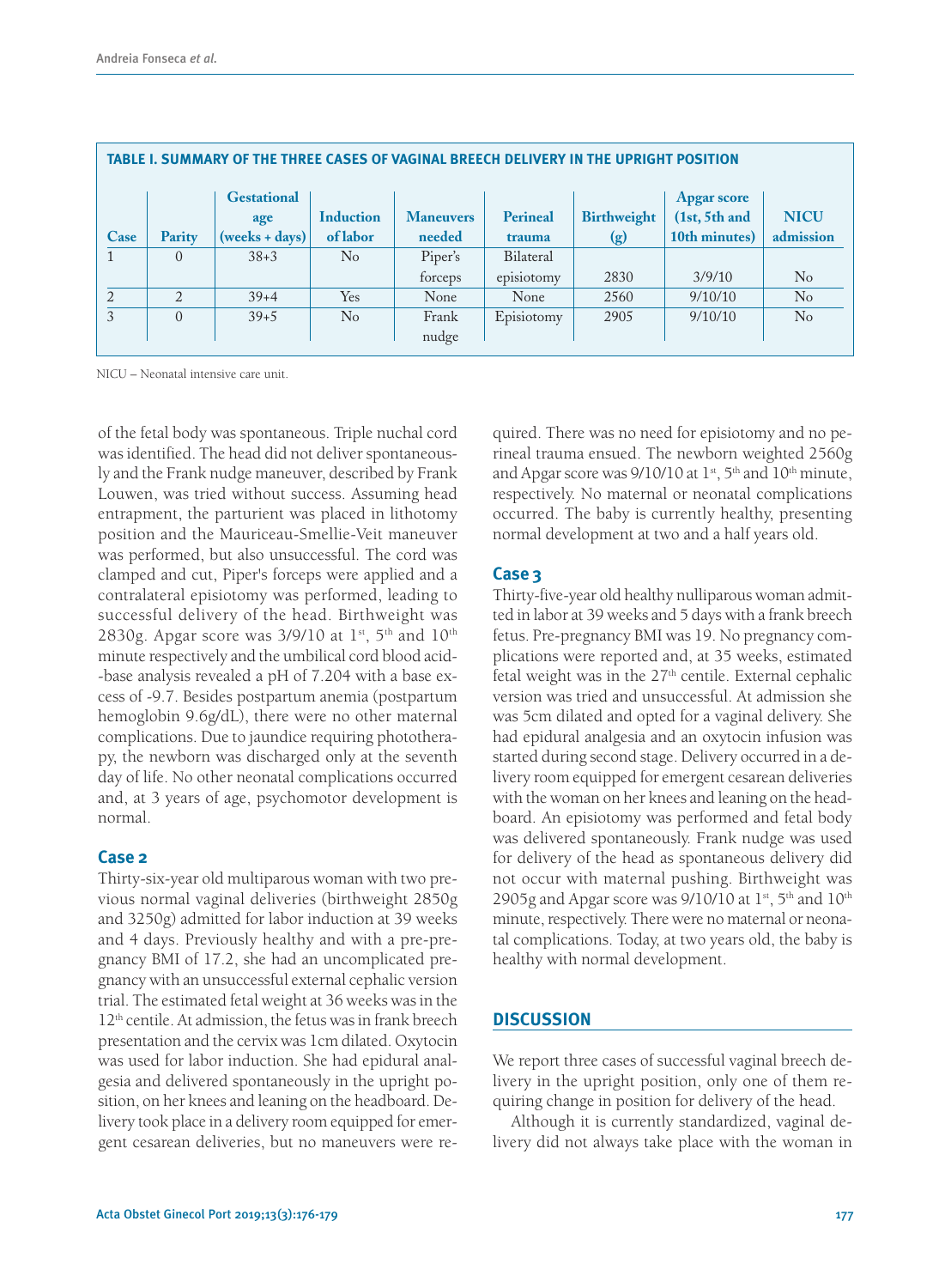lithotomy position<sup>13,14</sup>. Recent magnetic resonance imaging (MRI) pelvimetry studies have shown that the kneeling-squat position can significantly increase maternal pelvic diameters<sup>15</sup>. Such position is comparable to the McRoberts' maneuver, known to flatten the sacral promontory and used to solve shoulder dystocia in cephalic vaginal deliveries<sup>16</sup>. Besides changing pelvic dimensions, maternal upright positioning, such as sitting, squatting, standing or staying on all fours with the upper body elevated, promotes the effect of gravity on fetal descent, creates a straighter passage for the fetus and decreases aortocaval compression $^{\text{10}}$ .

Based on these arguments, Frank Louwen developed a new technique to perform vaginal breech deliveries, having the woman assume an upright position<sup>10,11</sup>. Maneuvers for assisting the delivery in the event of extended arms or trapped aftercoming head were described by the author<sup>10</sup>. In the latter, the Frank nudge maneuver tried in case 1 and successfully used in case 3, the fetal shoulders are pushed against the maternal symphysis promoting the flexion of the head.

Compared to delivery in lithotomy position, the new technique required less maneuvers to deliver the fetus and was associated with less neonatal morbidity<sup>10,17</sup>. Second stage of labor was also shorter when the woman delivered in the upright position<sup>10</sup>. Vaginal breech deliveries in the upright position had similar neonatal outcomes when compared to planned cesarean deliveries<sup>10</sup>.

As with lithotomy position vaginal breech delivery, appropriate case selection and clinicians' expertise in vaginal breech delivery play a major role on a successful outcome<sup>18,19</sup>. Maternal wish for a vaginal delivery is a quintessential requirement in case selection as is the exclusion of contraindications for vaginal delivery. Most authors recommend assessment of fetal weight, while some also consider performing x-ray or MRI pelvimetry, in which several pelvic measurements, such as the *conjugata vera* and the interspinous diameter have been considered predictors of success<sup>18,20</sup>. Others defend that, in the lack of contraindications for vaginal delivery, favorable progress of labor is the best predictor of success<sup>21</sup>. An adequate setting is also required. Continuous heart rate monitoring as well as the conditions and team available for an emergent cesarean delivery, should it be needed, are mandatory. Furthermore, a neonatologist should also be available. Regardless of maternal position, all these conditions should be reunited for a safe delivery<sup>9</sup>.

Some peculiarities pertaining to the cases present-

ed must be pointed out. The two authors were always members of the labor ward team assisting all three deliveries. The first author has learned from Frank Louwen the technique and maneuvers required for vaginal breech delivery in the upright position. The second author has vast experience assisting vaginal breech deliveries in the conventional lithotomy position. The fact that case number 1 was the first vaginal breech delivery in the upright position we performed at our hospital might have influenced the management of head entrapment, as it was also the first time dealing with such a complication in this position. All women were highly motivated for a vaginal delivery and gave their consent for delivery in the upright position. They were also informed that a change in position could occur during delivery. Prior to delivery and during the course of labor, the team assessed all cases for contraindications for vaginal delivery and established a plan for effective management of complications that could ensue. No radiologic pelvimetry studies were carried out. All deliveries occurred with continuous fetal heart monitoring. If signal loss was frequent after rupture of membranes, the team resorted to internal monitoring by placing an internal lead in the fetal buttock.

While the three cases presented resulted in good outcomes for both mothers and newborns and delivery in the upright position is frequently entirely spontaneous, it also requires, as with delivery in lithotomy, expertise in management and assistance.

The current text presents a small case series. However, its publication represents an opportunity to support vaginal breech deliveries. Moreover, in the era of patient-centered medicine, when decisions are shared and parturients' preferences matter, this case series presents the use of a new technique in Portugal and its favorable outcomes.

In conclusion, we consider that, in the appropriate setting, vaginal breech delivery, either in lithotomy or upright position and upon careful selection of cases, should be given a new chance.

#### **REFERENCES**

1. Hannah M, Hannah W, Hewson S, Hodnett E, Saigal S, Willan A. Planned caesarean section versus planned vaginal birth for breech presentation at term: a randomised multicentre trial. Term Breech Trial Collaborative Group. Lancet 2000;356(9239): 1375–1383.

2. Rietberg C, Elferink-Stinkens P, Visser G. The effect of the Term Breech Trial on medical intervention behaviour and neonatal outcome in The Netherlands: an analysis of 35,453 term breech infants. BJOG 2005;112(2):205–209.